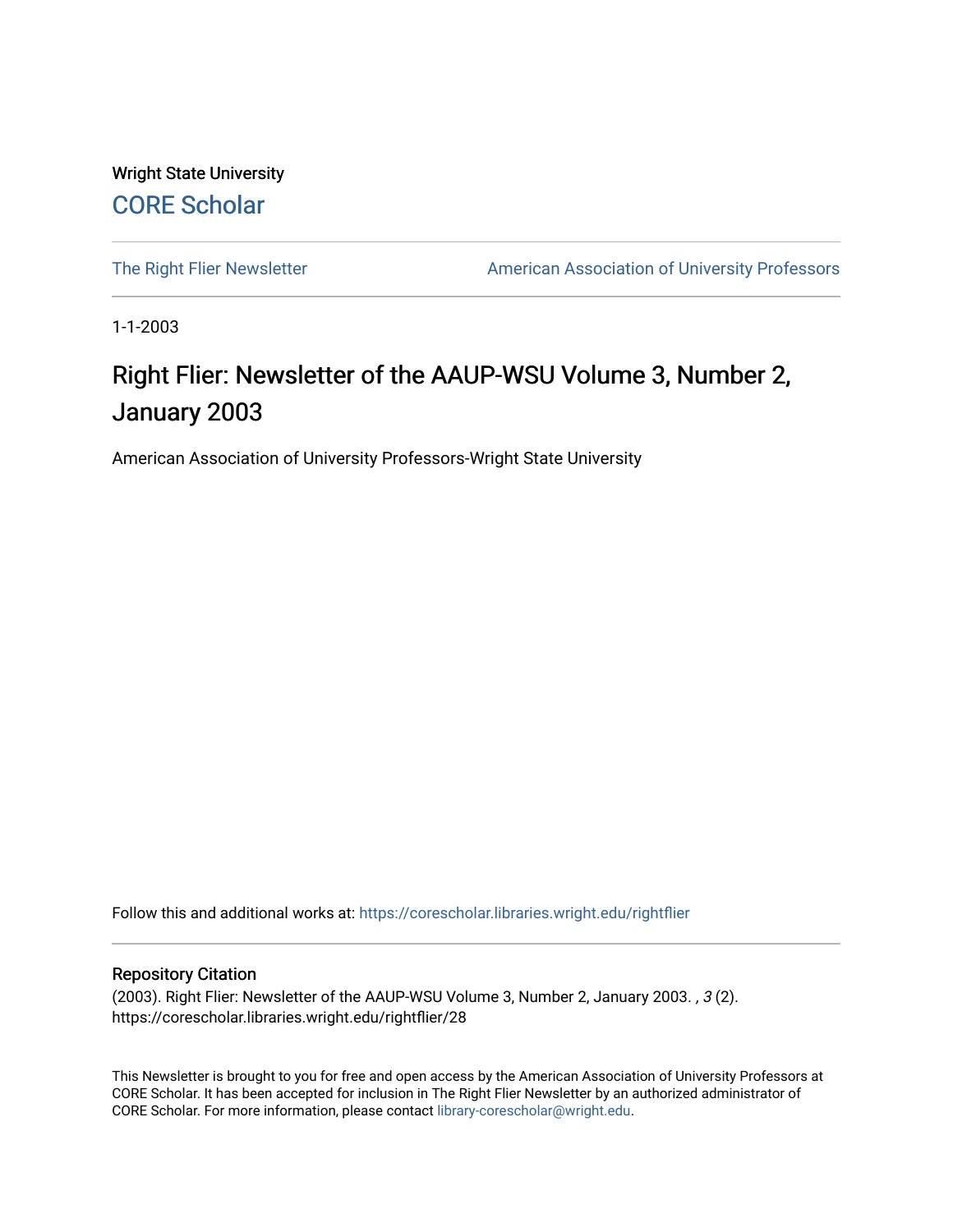# Newsletter of the WSU-AAUP **Right Flier** Volume 3, Number 2, January 2003

# **On the Desirability of AFL-CIO Affiliation: A Report from the Collective Bargaining Congress Meetings in Washington, DC**

#### By Paulette Olson, Vice President WSU-AAUP

In December, Rudy Fichtenbaum and I attended the meetings of the Collective Bargaining Congress (CBC) in Washington, D.C. as representatives of the AAUP-WSU Chapter. The CBC is the assembly of all AAUP collective bargaining chapters. Currently, there are over 70 chapters nationwide. The CBC meets twice a year in D.C. to discuss matters of importance to collective bargaining members. In December, the discussion centered on the desirability of direct affiliation with the AFL-CIO.

The question of affiliation with the AFL-CIO was initiated by the CBC's Executive Committee. In particular, the AFL-CIO was invited to attend the December CBC meeting as part of a informationgathering process. Accordingly, at the meeting, representatives from the AFL-CIO presented information about their organization and CBC members asked questions from the floor. After lunch, the CBC reassembled to discuss the pros and cons of affiliation. Because this was only an information-gathering process, no decision on affiliation was made. Instead, members of the CBC were instructed by the Executive Committee to poll their membership, and to inform them if there is interest in pursuing a direct affiliation with AFL-CIO.

Accordingly, the AAUP-WSU Executive Committee requests that you read the information provided in this newsletter, attend the Chapter meeting on Friday, February *th*  (Chapter members only) for clarification of the issues, and give us your feedback to the questions posed at the end of this newsletter by Thursday, FEBRUARY 13, 2003. We will forward the response to the first question to the CBC on February 14, 2003. (Continued on Pages 2-4)

#### WSU-AAUP Supports Faculty at LeMoyne-Owen College

On September 4th of this year, the faculty at LeMoyne-Owen College (a private university) voted overwhelmingly, in an election run by the National Labor Relations Board, to elect their Faculty Organization as their collective bargaining representative. The administration refuses to recognize the results of this election, claiming that the Yeshiva ruling exempts the faculty from union rights.

The Faculty Organization at LeMoyne-Owen College has successfully fended off four legal challenges to their right to bargain collectively, but at a high monetary cost. To date the 55 member faculty have collectively paid \$20,000 in legal fees, and owe \$23,000 more. The National AAUP sent this information to all of the collective bargaining chapters and asked each of us for our support. The WSU-AAUP Executive Committee voted unanimously to send \$1,000.00 to the Faculty Organization at LeMoyne-Owen College, in support of their efforts to bargain collectively!

#### Winter Quarter Chapter Meetings:

February 7th, 163 E Student Union, 12:00 pm, Regular Winter Quarter Chapter meeting, with special report on possible AFL-CIO affiliation (Lake Campus location likely to be 151 Dwyer)

March 14th, location to be announced later, 12:00 pm, Special Winter Quarter Chapter meeting for revision of Chapter's Constitution and Bylaws.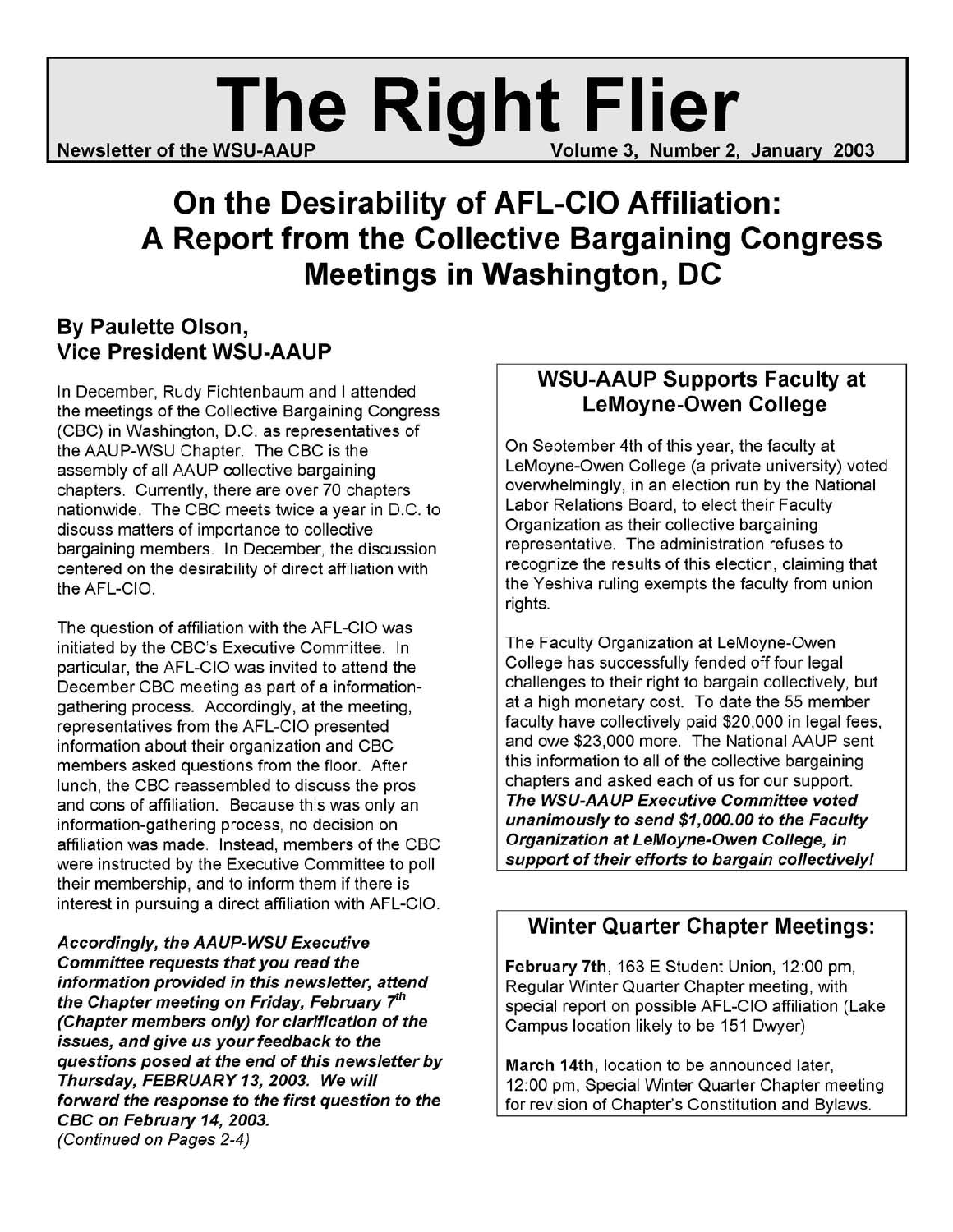#### By Paulette Olson, Vice President WSU-AAUP

The AFL-CIO is a federation of 65 national unions with 35 million members. One of their major goals is to create a strong voice for their membership in the political arena. Increasingly, these voices are the voices of white-collar professionals. Thus, strengthening the voice of higher educational professionals through the AAUP is important to them.

Of particular note is the AFL-CIO's Department for Professional Employees (OPE) which consists of 24 national unions that are professional in nature. Currently, it represents over 300 distinct occupations including health care, education, journalism, science, technology, engineering, psychology, public administration, arts and entertainment, among others. It was chartered in 1977 in recognition of the dramatic increase in professional and technical employees among union members. Some of the OPE's goals include: uniting professionals around similar issues and objectives; providing research, education, training and other assistance to affiliated unions; advancing a public policy agenda in federal and state government that ensures the well-being and status of professionals; educating the public and media about the role of professionals; building alliances with non-union organizations that promote the interest of professionals; and advocating for professionals within the decision-making councils of the AFL-CIO. (Their web site can be found at www.dpeaflcio.org).

Finally, the AFL-CIO encouraged the AAUP to affiliate by arguing that the larger the organization, the stronger the political voice in fighting for social justice, in general, and for issues of concern to university faculty, in particular.

#### Questions from the floor by CBC members

- Q: How would our membership size (25,000) fit within the AFL-CIO?
- A: Our culture understands that there are both large and small organizations. For example, the professional and technical engineers have a union of under 100,000 members. We make an effort to make sure all voices are heard.
- Q: How does the AFL-CIO work on the state level?
- A: Every state has an AFL-CIO whose role it is to focus on areas of concern at the state level. These "state federations" are led by officers and boards elected by delegates from local unions. Unions choose to affiliate. Once affiliated, local unions set the agendas for the state ' federations. The AFL-CIO also charters nearly 570 central labor councils to provide a voice at the local level; in cities, towns and counties.
- Q: What is a charter?
- A: A charter is an official recognition that you are an affiliate. It is given by majority vote of the Executive Council of the AFL-CIO. It allows you to have rights and responsibilities listed in the constitution. It cannot be taken away except by a 2/3rds vote of the Council.
- Q: How are you using terms "white collar" and "blue collar?"
- A: We don't mean to be divisive. Despite numbers, when people think of the labor movement they tend to think of an auto or construction worker. We refer to working in professions and in the public sector as "white collar" work. Examples of "white collar" issues include the loss over the control of work or the loss of professional autonomy to corporate bureaucracy.
- Q: In view of the goal to increase membership, is there any likelihood that you would turn us down if we decided to affiliate?
- A: We would not get into a situation where we would turn you down. That answer goes to process. We feel it is important to reach out to strong independent organizations like the AAUP.
- Q: I am skeptical about the benefits of double affiliation. Will chapters already affiliated with the AFL-CIO through the American Federation of Teachers (AFT), for instance, pay double dues?
- A: There are many AAUP chapters who already belong to AFL-CIO affiliates such as the AFT or the Service Employees International Union (SEIU). Consequently, this will be best addressed in a dialogue with the unions involved.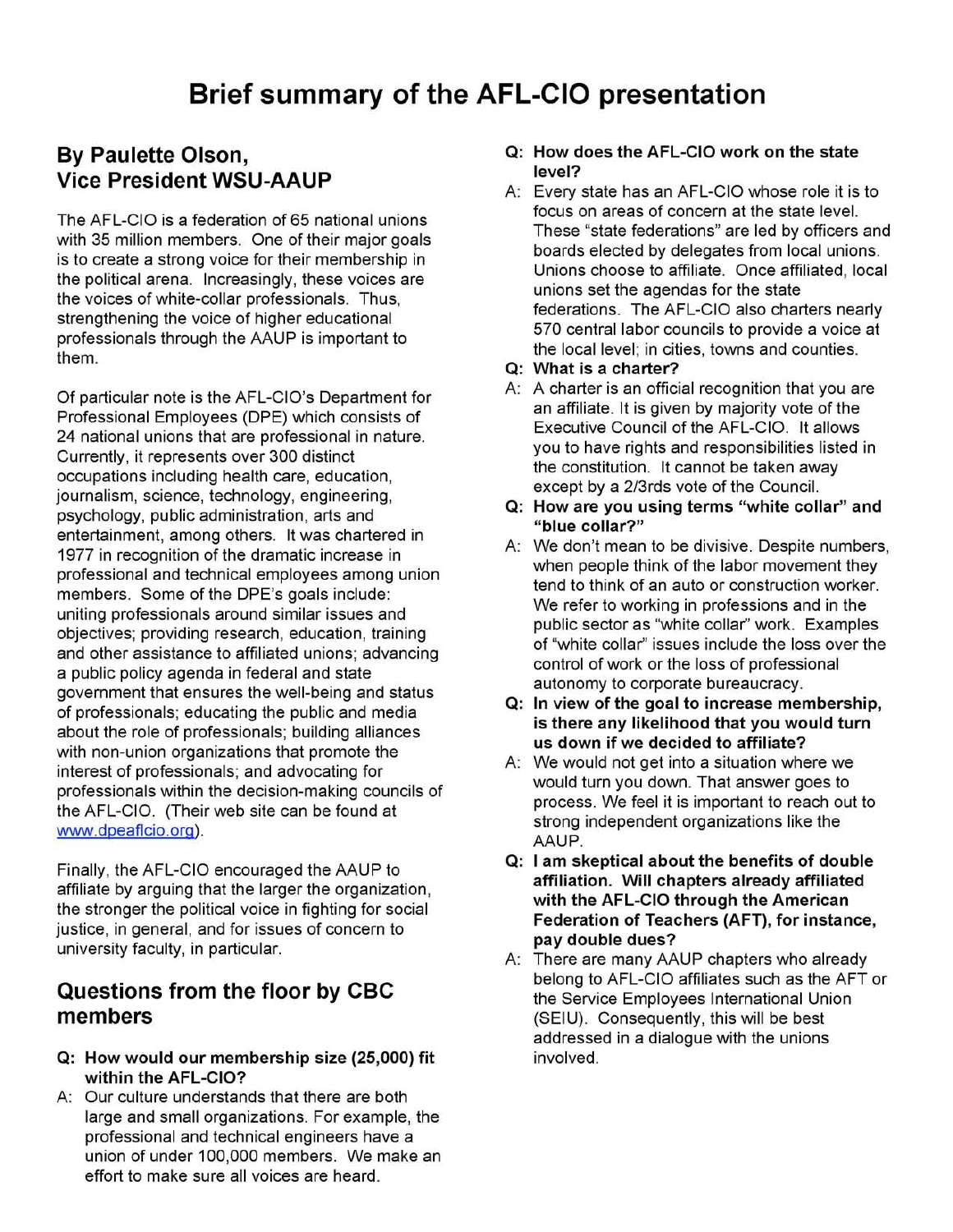### **CBC Open Forum:**

The open forum of the CBC began with a presentation by Mike Mauer, the Director of AAUP's Department of Organizing and Services in the national office. He provided a brief overview of the structure and cost considerations, as well as the process of affiliation.

#### Considerations of Structure: Under

consideration is whether to become a direct affiliate of the AFL-CIO. If direct affiliation is chosen, the CSC, not the AAUP, would receive an AFL-CIO charter. Direct affiliation also raises another question. Would the CSC also affiliate with the DPE? This is a separate affiliation. Regardless of what affiliation the CBC decides to pursue, AAUP would be restructured, because the CSC would become a separate organization. AAUP would also have to make changes to its constitution to accommodate the restructuring. In addition, the remaining AAUP sans CSC would lose its tax exempt or 501c(3) status. However, a charitable arm of the AAUP could be set up as a separate entity for favorable tax treatment.

Cost Considerations: If the CBC affiliates, there are several financial levels to be considered, each with its own dues. The breakdown per member is as follows:

| AFL-CIO national level             | \$0.57 per month    |
|------------------------------------|---------------------|
| <b>Dept Professional Employees</b> | \$0.11 per month    |
| <b>Ohio State Federation</b>       | \$0.55 per month    |
| Dayton Labor Council               | \$0.36 per month    |
|                                    | (plus \$10 to join) |

Process of Affiliation: The process began when the CSC Executive Committee met with the AFL-CIO in November of 2001 and expressed an interest in exploring the issue of affiliation. The process continues. The CSC Executive Committee will make its final decision based on feedback from members of the CBC.

#### **Arguments against affiliation:**

Direct affiliation with the AFL-CIO would have deleterious effects on AAUP chapters that are already affiliated with the American Federation of Teachers (AFT) and it would have a destabilizing influence on the AFT. (Argument put forward by the AFT)

The only real advantage that we see is having a strong voice. But it sounds as if we are going to be the smallest and quietest voice in shaping the policy objectives of the AFL-CIO.

Maybe individual chapters can be more effective in supporting AAUP's agenda through other

means such as local affiliation with the AFT or with other affiliates of the AFL-CIO Many of our members do not want to admit they are employees. They are "professionals" with professional interests and see AAUP as representing their special interest. Thus they fear losing their professionalism by joining up with the AFL-CIO.

We are afraid of losing our credibility. All unions on campus are affiliates of the AFL-CIO, except the faculty union. We believe we got the best contract because we are not viewed as a traditional union and are hence treated differently by the Administration.

The benefits do not outweigh the costs of what we will loose. CBC is not the union; the AAUP is. CBC gets its funding from the larger AAUP. Would AAUP be able to support the CBC chapters that chose not to affiliate? We already have close relations with other unions. For instance, we have supported the struggles of the nurses union, the prison guard union, etc. This support occurred without official affiliation. We see no need to affiliate. The AFT has 1.2 million members. Many AAUP chapters have already allied themselves with the AFT to gain more influence at the local level. We should think about affiliation with the AFT rather than with the AFL-CIO directly. We should think about using the principles of the AAUP and the political clout of the AFT. We share similar values with the AFT and its is clear that the future is with the AFT.

The professional goals, standards and mission of the AAUP are identical to those of the AFT. I would like to see a merger of the CBC with the AFT if affiliation occurs.

We have to be careful because the nature of management has changed. Administrators no longer come from academia. They are less interested in protecting our "intellectual craft" than the AAUP. The AAUP gives us the autonomy we need. The AAUP needs to focus on recruiting more members rather than affiliation.

If we affiliate with the AFT rather than with the AFL-CIO directly, we can speak with one voice which will give us a much bigger voice at the local level than we have now because the AFT is already tied into the AFL-CIO apparatus. If the CSC affiliates, what happens to the AAUP? What happens to individual members who vote with their check books? What happens to chapters that do not belong to the CBC? What happens if we lose our 501c(3) status? We should work with the AFL-CIO in other ways at the local and state levels.